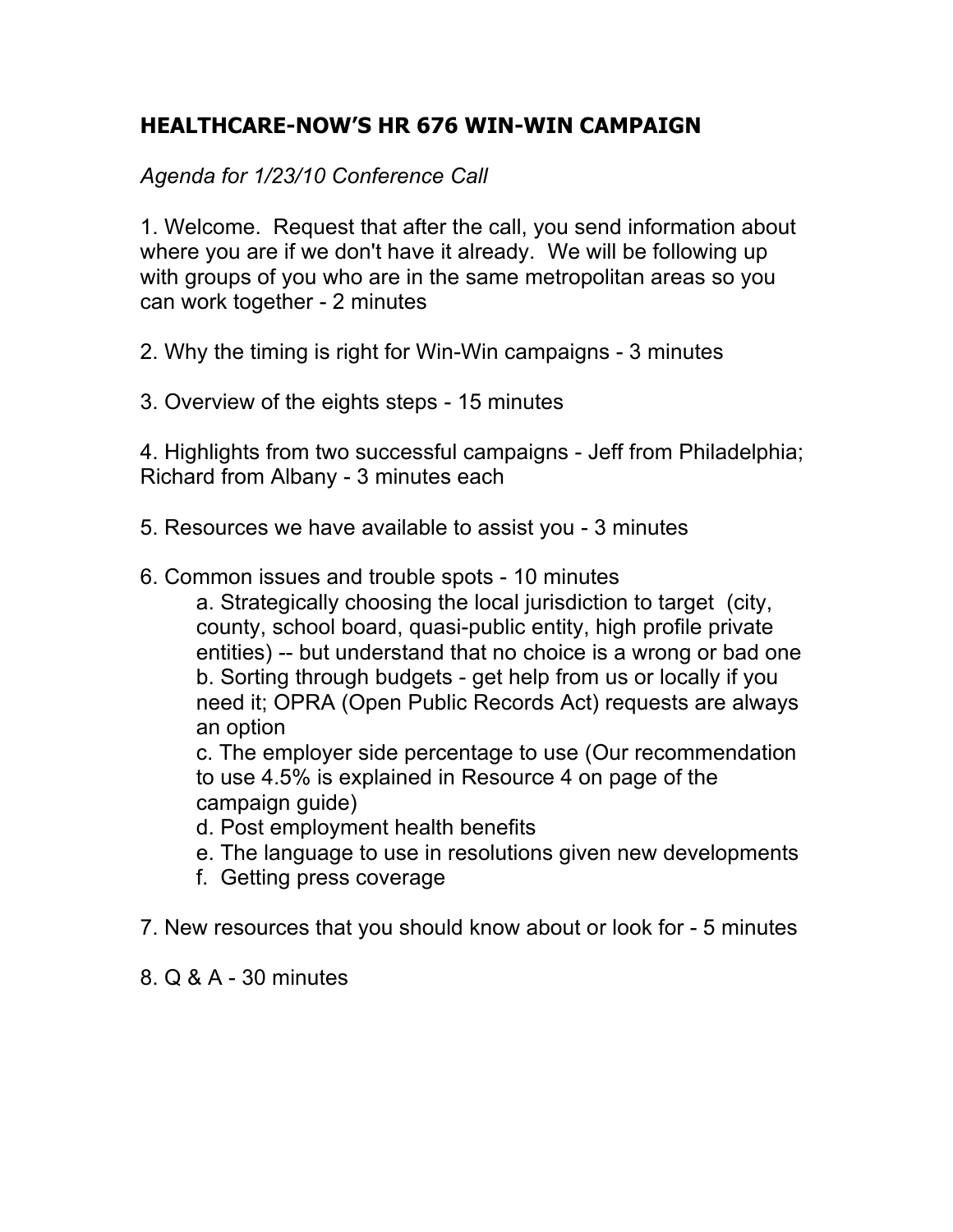

# **HEALTHCARE-NOW'S HR 676 WIN-WIN CAMPAIGN**

*Guaranteed, comprehensive and quality health care for all workers*

*Big savings for employers, especially state and local governments*

 Healthcare-NOW's Win-Win campaign targets major employers, especially states, cities, towns, counties, and school boards – showing them how single-payer national health insurance would bring substantial savings in employee health care costs, and guarantee better coverage for all employees. In a time of economic crisis, national health insurance makes businesses more competitive, stimulates job creation, and helps those who have been hardest hit. HR 676 is a **Win-Win** that employers and workers can't ignore.

With national health insurance, employers would save in the following ways.

- The employer payroll tax required for health coverage under HR 676 is considerably less (usually one-half to one-third) of what union employers now pay in health insurance premiums for their workers.
- Set asides to cover health benefits for already retired workers will no longer be required.
- Nationwide, 47% of worker compensation insurance premiums cover medical expenses, another area where employers can save.
- Many state and local governments provide direct health services for people who are un- or under-insured, costs no longer necessary with national health insurance.

 HR 676 will mean savings and benefits for employees, too. They will pay a 3.3% tax on wages, but this will be less than the out-of-pocket costs most pay now. HR 676 will eliminate all insurance premium co-pays and deductibles, office visit co-pays, and prescription co-pays. Employees will have guaranteed coverage from cradle to grave, eliminating loss of coverage in the case of lay-offs, changing health, relocation, or intolerable working conditions.

 HR 676 is a **Win-Win** for employers and workers. Unions engaged in collective bargaining can build the support and political will necessary to pass HR 676 by demanding employer endorsements. Employers can save millions of dollars; workers get guaranteed, comprehensive coverage.

*"Of all the forms of inequality, injustice in health care is the most shocking and inhumane." -Dr. Martin Luther King, Jr.*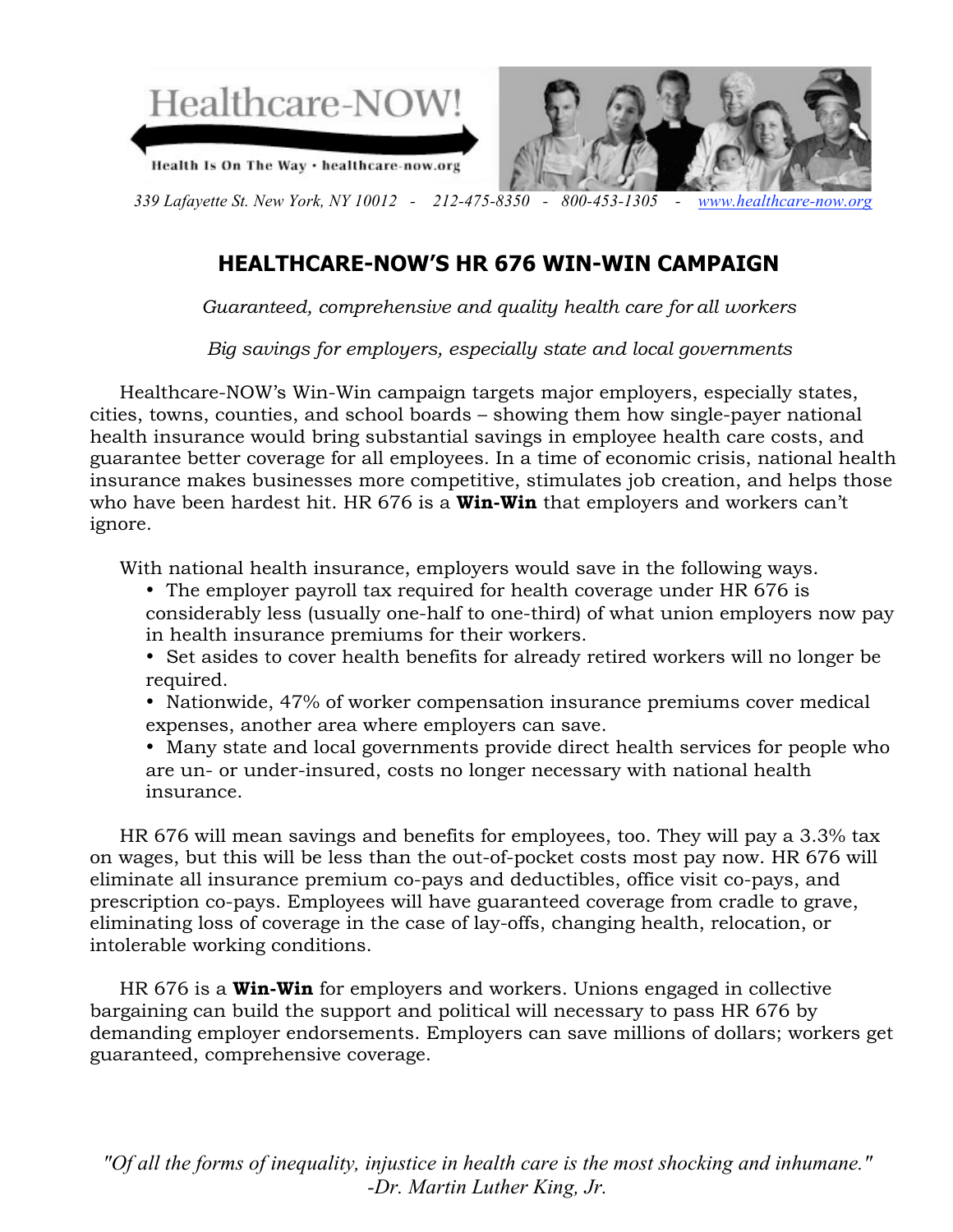# **Healthcare-NOW HR 676 Win-Win Campaign ORGANIZING GUIDE and RESOURCE MATERIALS**

 This is a self-paced, learn-as-you-go campaign. We provide an organizing guide and resource materials. Use them according to your needs. **We ask only that people who work on this campaign make a commitment to follow through the eight steps**, hopefully winning a local government or other employer endorsement for HR 676. **If you are interested, please sign up or email Healthcare-NOW today.** We will communicate with everyone involved on a regular basis, sharing FAQs, good ideas that have emerged, problems we didn't anticipate, etc.

 The organizing guide and resource materials for this campaign are available via Healthcare-NOW's web site www.healthcare-now.org . One pdf file has everything in it.

http://www.healthcare-now.org/wp-content/uploads/2008/09/WinWinFullGuide.pdf

 The six-page organizing guide follows the eight steps below, providing you with background information, pointers, and examples to help you. The last page of the guide lists five resource people that you can call or email if you have questions or run into a snag.

- 1. **Get some background.** Stuff to read to get you up to speed.
- 2. **Recruit your local team.** Pull together a group of 3-5; consider working on more than one target at a time.
- 3. **Understand how HR 676 will be financed.** Some changes based on a new review and briefing paper.
- 4. **Understand your local situation and choose a government entity to target.** City? Town? School board? County? Transit authority? Your employer?
- 5. **Understand how HR 676 saves employers money.** Savings on current and retired employee health benefits are the big ones. Workers compensation and direct health services savings follow.
- 6. **Gather information.** Local press about local fiscal problems. Budget information for your targeted employer or government body. Info about employee health benefits – co-pays, deductibles, what isn't covered, etc.
- 7. **Calculate benefits and prepare a concise and accurate summary fact sheet.** Summarize fiscal problems. Outline savings under HR 676. Show that HR 676 will benefit employees, too.
- 8. **Win the victory.** Assemble a diverse delegation to meet with local officials. Take brochures, your local fact sheet, some basic info about HR 676, and a draft resolution with you. Get the resolution passed. If a non-government employer is the target, win its endorsement. Get the word out.

# **Win-Win Campaign Materials (in the pdf packet)**

- 1. Healthcare-NOW Win-Win Campaign Brochure
- 2. Paul Sorum, MD two articles about HR 676 targeted to County officials
- 3. Vincent Navarro's recent piece about why HR 676 is the BEST solution
- 4. Healthcare-NOW's briefing paper about HR 676 financing
- 5. Tim Joseph testimony (NY State Partnership for Coverage) about local government benefits
- 6. Local benefit calculations worksheet
- 7. Kingston City School District data and trend analysis sample
- 8. Sample fact sheets
- 9. Sample Letter to the Editor
- 10. Sample resolutions and guide for getting local resolutions passed
- 11. Sample media advisory

*"Of all the forms of inequality, injustice in health care is the most shocking and inhumane." -Dr. Martin Luther King, Jr.*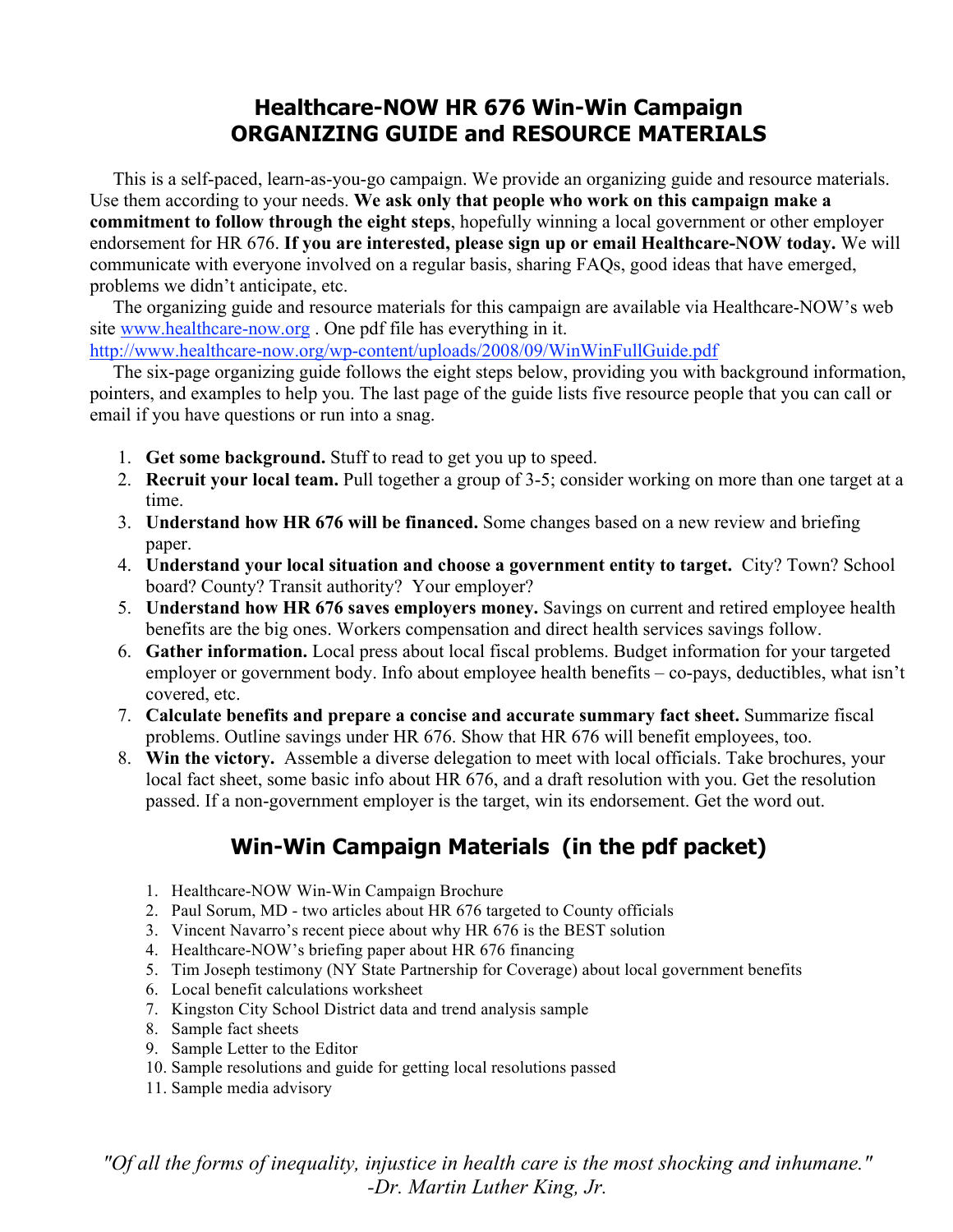## **NEW RESOURCES THAT CAN HELP US WIN SINGLE PAYER ENDORSEMENTS**

- 1. Reports/articles documenting the magnitude of the state and local budget crisis
	- a. Economic Policy Institute report (Briefing Paper #252, November 19, 2009) <http://www.epi.org/publications/entry/bp252/>
		- State budgets shortfalls from 2010-2012 projected to total \$369 billion; local government \$100 billion (this is after relief from the federal American Recovery and Reinvestment Act)
		- Shortfalls will persist at least through 2012
		- Results will be devastating spending cuts and tax hikes, and millions of job losses in the public sector

• Spin-off effect will result in the private sector – half of jobs and activity lost behind public sector budget cuts will be in the private sector

- b. 12/28/2009 *Newsweek* article that hits the high points from the Economic Policy report in (a) above <http://www.newsweek.com/id/228468>
- c. *Recession Continues to Batter State Budgets; State Responses Could Slow Recovery*, Center on Budget and Policy Priorities (updated 12/18/2009) <http://www.cbpp.org/cms/index.cfm?fa=view&id=711>
	- 48 states with budget shortfalls for 2010
	- Totals listed for every state CA at top with \$51.8 billion shortfall; New York, Illinois, New Jersey right behind.
	- Expenditure cuts to address the shortfalls will deepen the impact of the recession
- d. US Government Accountability Office, *State and Local Government Retiree Health Benefits*, November 2009.

<http://www.gao.gov/new.items/d1061.pdf>

- Total unfunded post retirement health benefits in the 50 states and the 39 largest local governments exceed \$530 billion
- "… state and local governments' fiscal pressures will increase in the future, and will largely be driven by increases in health care spending." (p.21).
- "Health-related spending represents the fastest growing component common in government budgets at all levels in the United States." (p.23).
- Report lists post employment health benefits liabilities for all states and the 39 largest local governments, based on CAFRs (Comprehensive Annual Financial Report) that they submit to the federal government
- e. National League of Cities latest annual survey of city finance officers, *City Fiscal*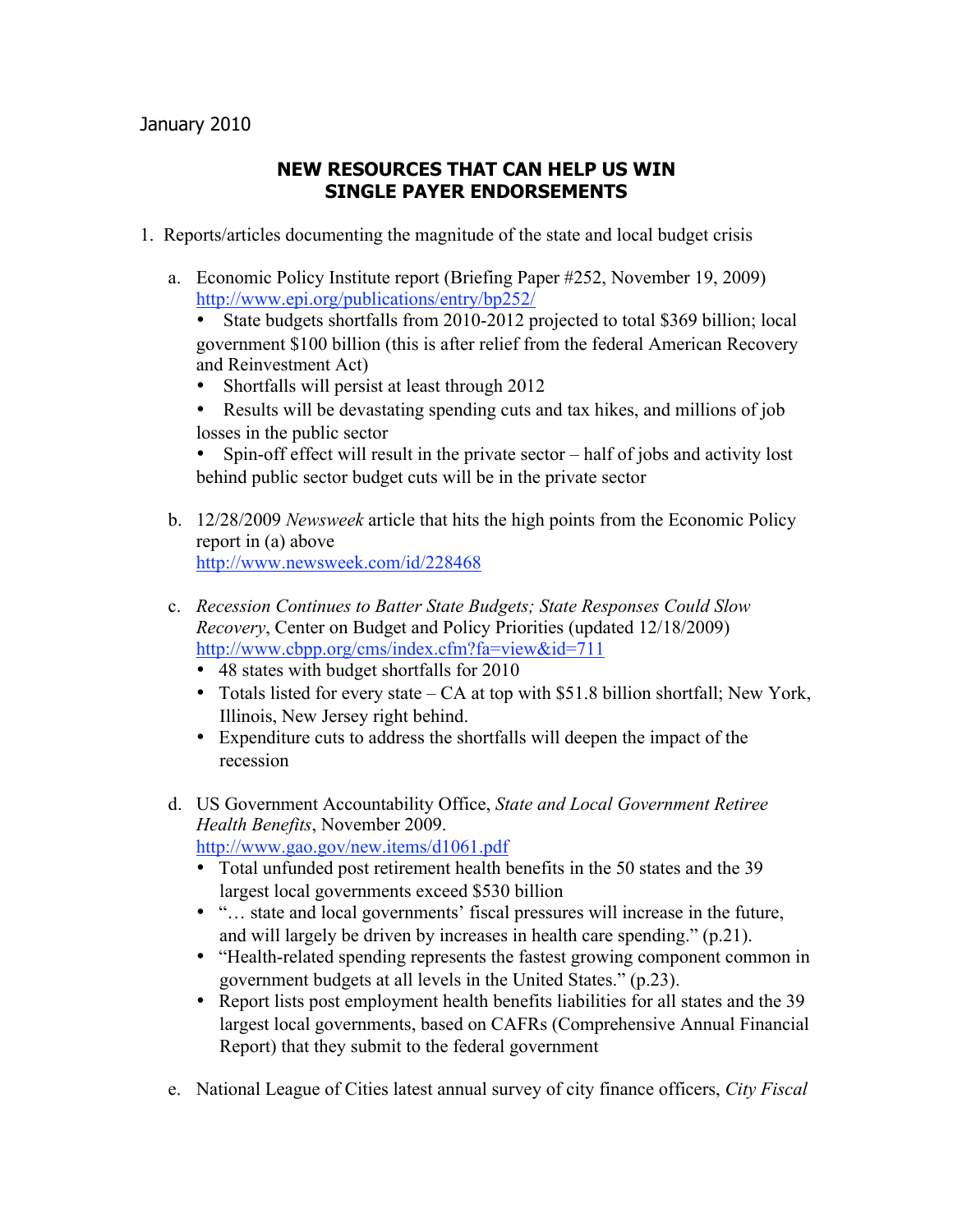*Conditions in 2009*, September 2009.

[http://www.nlc.org/ASSETS/E0A769A03B464963A81410F40A0529BF/CityFisc](http://www.healthcare-now.org/docs/CityFiscalConditions09.pdf) alConditions\_09 (2).pdf

- Wage and health benefits costs are the top two factors affecting city budgets
- 88% of cities face a worse fiscal situation in 2009 than in 2008.
- 3. New U.S. Bureau of Labor Statistics report (September 2009 data released 12/09) <http://www.bls.gov/news.release/pdf/ecec.pdf>

 This report helps explain why our campaign targets state and local government employers. They pay an average total compensation of \$39.83/hour in employee compensation, of which \$4.43/hour (11.1%) is for health benefits. This compares to average worker compensation costs in the private sector of only \$27.49/hour, with only \$2.01/hour for health benefits (7.3%).

 Public sector workers are in the most unionized sector of our economy, now at 36.8% of the public sector workforce. Unionization reached 42.2% for local government workers in 2008, and 31.6% for state workers. (Union figures from the Center for Economic and Policy Research, *Jump in Public Sector Unionization Raises Overall Rate Again in 2008*, 1/28/09).

 The higher union density explains the higher wages and benefits, and explains why public sector employers have the most to gain with single payer national health insurance.

4. Sample presentation that Jerry Policoff (Healthcare 4 All Pennsylvania) prepared for the Lancaster, PA City Council (*link*)

5. Updated list of local and state government endorsements on our web site (*link*)

6. Good state resolution template based on NJ State Senate Health, Human Services and Senior Citizens Committee version adopted June 15, 2009 (*Senate Committee Substitute for Senate Resolution Nos. 47 and 100*) (*link*) [http://www.njleg.state.nj.us/2008/Bills/SR/47\\_U1.PDF](http://www.njleg.state.nj.us/2008/Bills/SR/47_U1.PDF)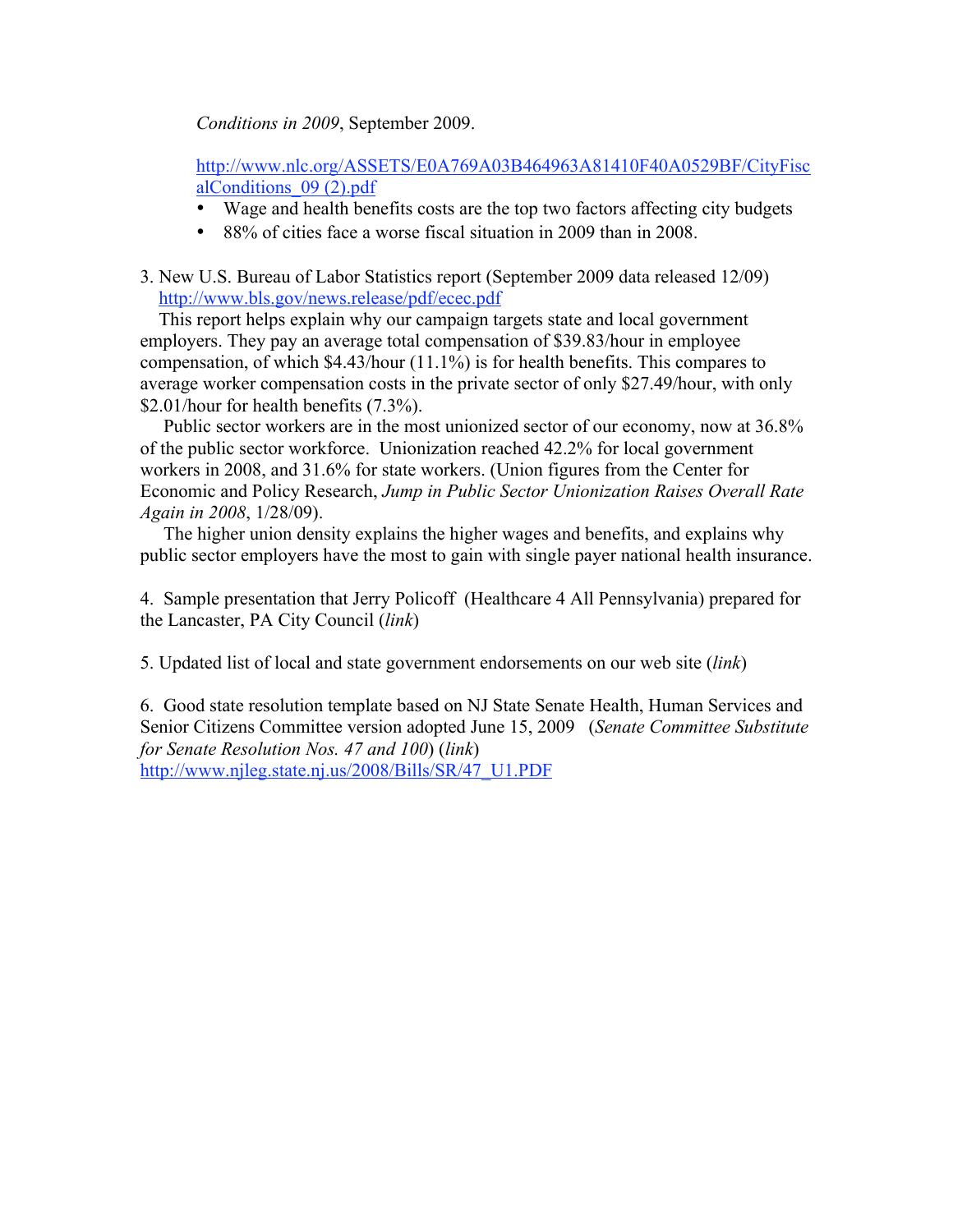# SENATE COMMITTEE SUBSTITUTE FOR **SENATE RESOLUTION Nos. 47 and 100 STATE OF NEW JERSEY 213th LEGISLATURE**

ADOPTED JUNE 15, 2009

**Sponsored by: Senator LORETTA WEINBERG District 37 (Bergen) Senator JOSEPH F. VITALE District 19 (Middlesex) Senator RONALD L. RICE District 28 (Essex)** 

**Co-Sponsored by: Senator Gordon** 

## **SYNOPSIS**

 Memorializes Congress and President to enact legislation to provide universal health insurance coverage.

# **CURRENT VERSION OF TEXT**

Substitute as adopted by the Senate Health, Human Services and Senior

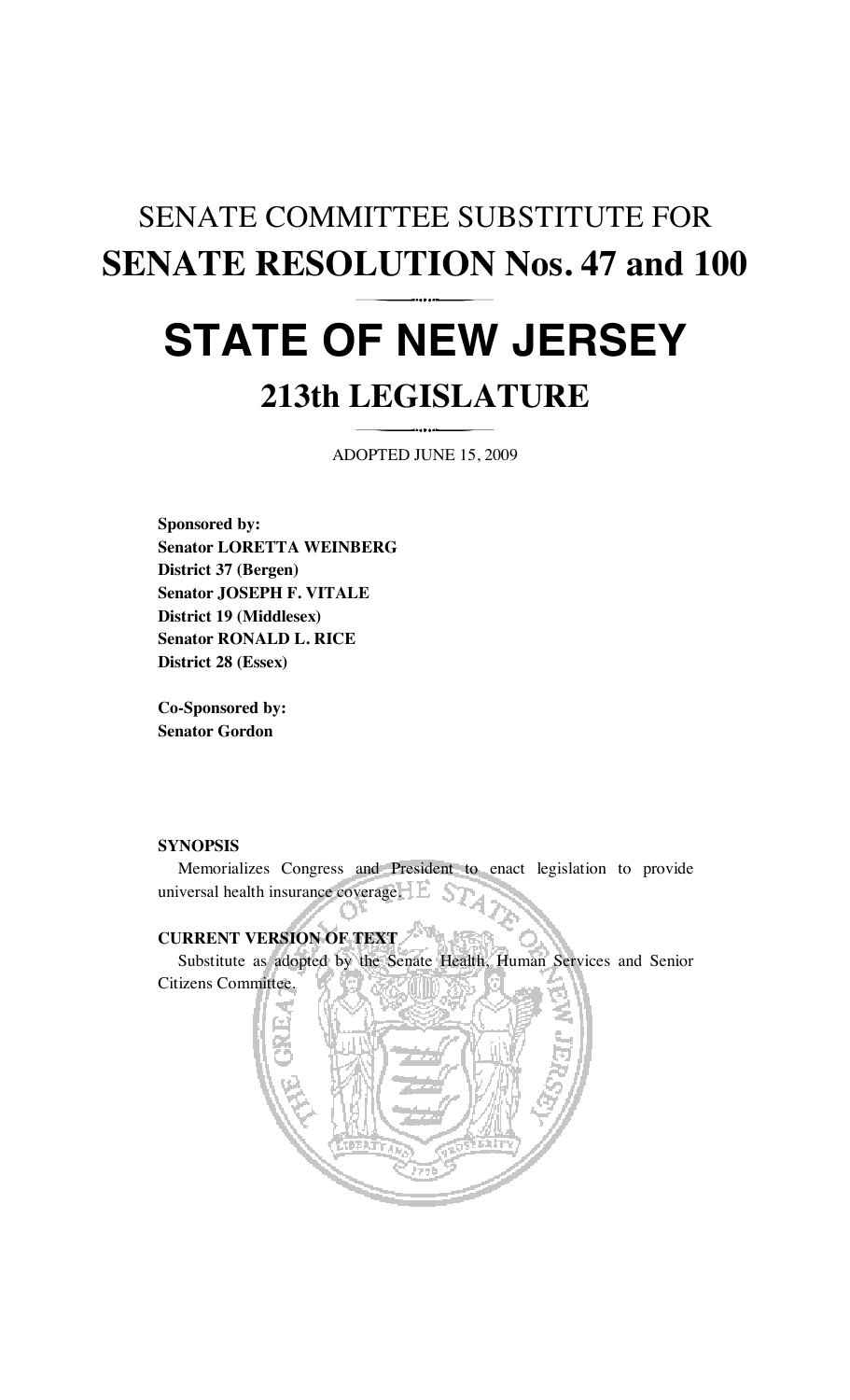#### SCS for **SR47** WEINBERG**,** VITALE

#### $\mathcal{D}_{\mathcal{L}}$

1 **A SENATE RESOLUTION** memorializing Congress and the President 2 of the United States to enact legislation to provide universal 3 health insurance coverage. 4 5 **WHEREAS,** Every person in New Jersey and the United States 6 deserves equal access to affordable quality health care; and 7 **WHEREAS,** Americans have identified the lack of affordable, 8 guaranteed health care for every citizen as one of the most 9 critical domestic problems; and 10 **WHEREAS,** The inability to provide affordable health care in this 11 country is a crisis of major proportions as millions of people can 12 not afford to go to doctors for routine and preventative health 13 care; and 14 **WHEREAS,** Illness and medical bills contribute to a significant 15 proportion of bankruptcies, affecting more than two million 16 Americans annually, especially those with inadequate or no 17 health insurance; and 18 **WHEREAS,** Americans already pay more per capita for health care 19 than any other nation, almost twice the amount of other 20 industrialized nations, yet according to the World Health 21 Organization, this nation ranks 37th in health system 22 performance; and 23 **WHEREAS,** More than 240,000 children in New Jersey lack health 24 insurance coverage, and according to Families USA, nearly one 25 out of three New Jersey residents lacked health insurance at 26 some point between 2007 and 2008, and the cost of providing 27 health care to these residents has become a burden to New 28 Jersey's employers, municipalities, and taxpayers; and 29 **WHEREAS,** The Institute of Medicine estimated that the uninsured 30 in New Jersey cost the State an estimated \$2.9 billion annually, 31 an amount which exceeds the cost to provide health insurance to 32 these residents; and 33 **WHEREAS,** New Jersey hospitals spent almost \$1 billion to provide 34 charity care in FY 2008, with \$715 million reimbursed by State 35 taxpayers, expenses that would no longer be necessary under a 36 national health insurance program; and 37 **WHEREAS,** Healthcare NOW estimates that under a national health 38 insurance program such as that proposed in H.R.676, the 39 "United States National Health Care Act or the Expanded and 40 Improved Medicare for All Act," the State of New Jersey could 41 realize \$2.5 billion in combined annual savings from reduced 42 health insurance costs for current and retired State employees, 43 and eliminating charity care, enabling the State to offset the loss 44 in revenue the State is experiencing as a result of the current 45 national economic recession; and 46 **WHEREAS,** H.R. 676, which is sponsored by Congressman John 47 Conyers and, as of June 2009, 82 co-sponsors, including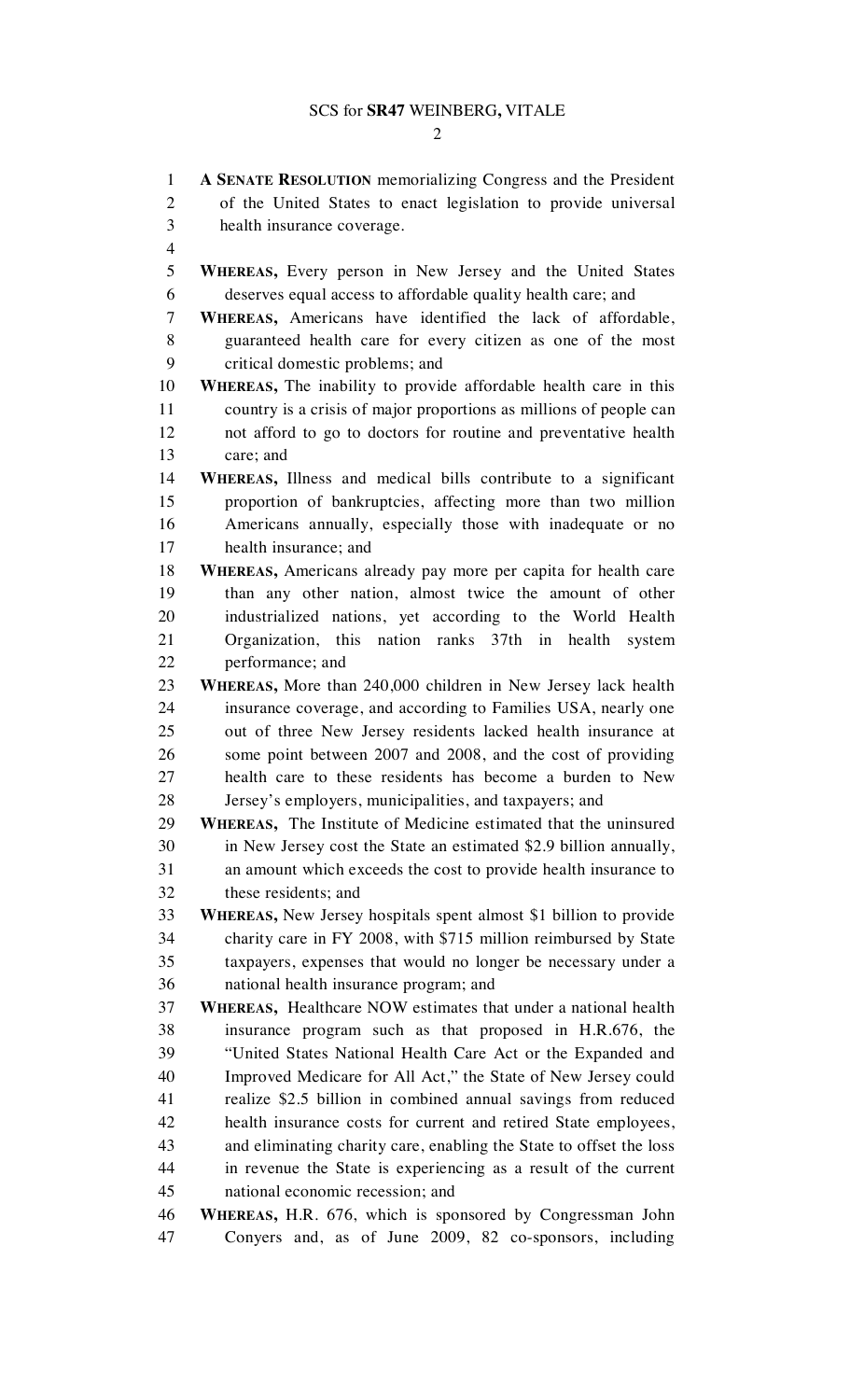#### SCS for **SR47** WEINBERG**,** VITALE

3

1 Congressman Donald Payne of New Jersey, would assure 2 comprehensive coverage to include, but not be limited to, 3 medically necessary services, including at least the following: 4 hospital, physician, prescription drug, durable medical 5 equipment, long-term care, palliative care, mental health, dental, 6 substance abuse treatment, chiropractic, hearing and podiatric 7 care for all U.S. residents, and would protect the doctor-patient 8 relationship, assure patients a completely free choice of doctors, 9 and allow physicians a free choice of practice settings; and 10 **WHEREAS,** H.R. 676 has the endorsement of 39 out of 50 statewide 11 AFL-CIO federations and 125 Central Labor Councils 12 nationwide, the New Jersey State Industrial Union Council and 13 15 union organizations in New Jersey, including seven Central 14 Labor Councils and the New Jersey State Federation of 15 Teachers; and 16 **WHEREAS,** It is estimated that the U.S. could save over \$350 billion 17 annually with an administratively efficient, single payer national 18 health insurance program that expands the risk pool to the entire 19 U.S. population, negotiates prescription drug and medical 20 supply purchases, reduces administrative costs, and eliminates 21 the need for administration, marketing, and profits associated 22 with private insurance; and 23 **WHEREAS,** According to a CBS/New York Times national poll 24 conducted in 2009, 59% of the public wants national health 25 insurance, and in 2008, the Annals of Internal Medicine reported 26 that 59% of physicians also supported national health insurance, 27 up from 49% six years earlier; and 28 **WHEREAS,** It is clearly time for a universal, single payer health care 29 system, which would improve access to care and reduce health 30 care costs for 95% of American families; and 31 **WHEREAS,** It is in the best interest of this State to support this 32 legislation in order to control health care costs and ensure health 33 care for all residents; now, therefore, 34 35 **BE IT RESOLVED** *by the Senate of the State of New Jersey:* 36 37 1. This House respectfully memorializes the United States 38 Congress and the President of the United States to enact H.R. 676, 39 pending in the 111th Congress, which would provide for universal 40 health care coverage for all individuals residing in the United States 41 and its territories. 42 43 2. Duly authenticated copies of this resolution, signed by the 44 President of the Senate and attested by the Secretary thereof, shall 45 be transmitted to the President of the United States, the Speaker and 46 Minority Leader of the United States House of Representatives and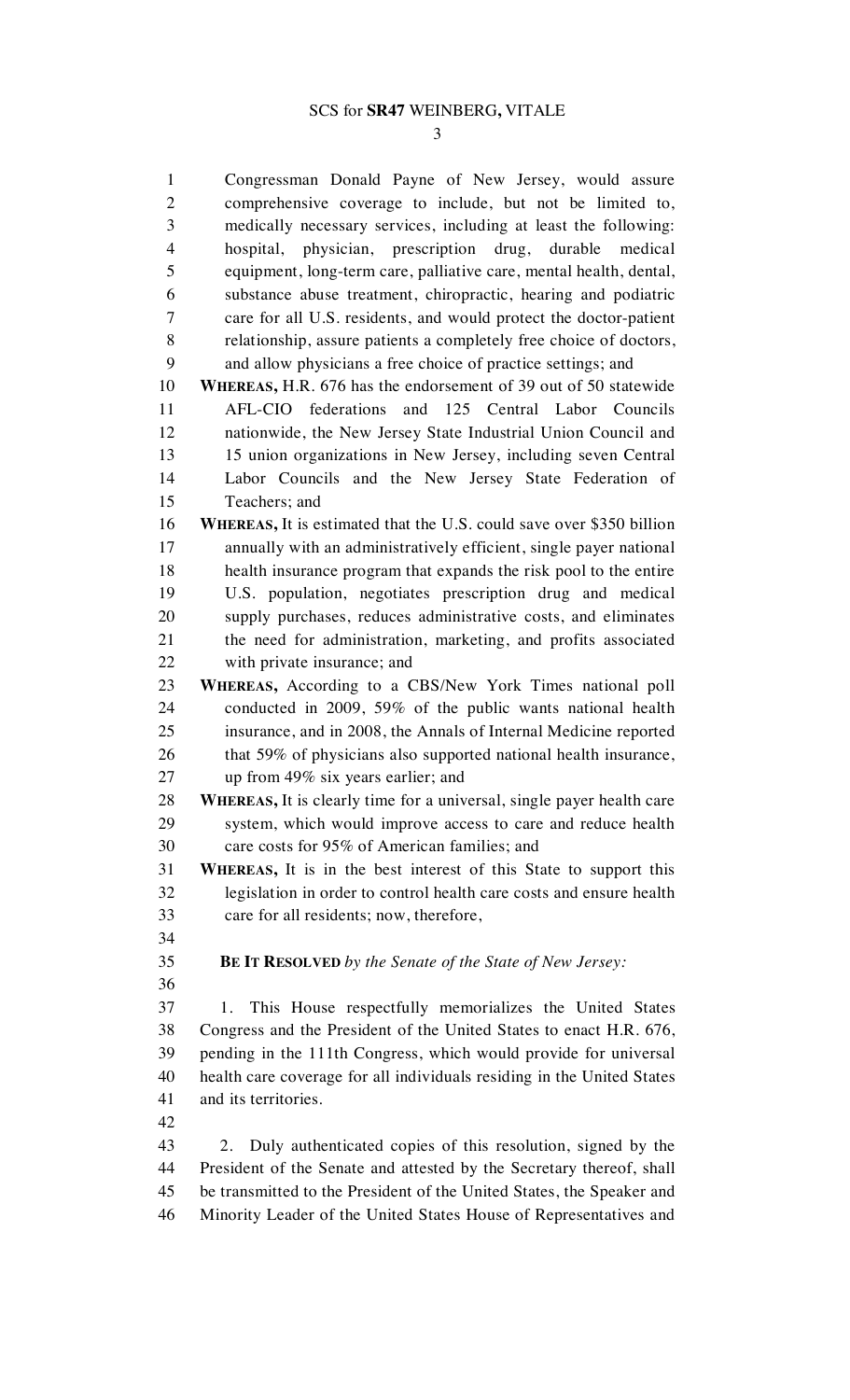## SCS for **SR47** WEINBERG**,** VITALE

- 1 the majority and minority leaders of the United States Senate, and
- 2 to every member of Congress elected from this State.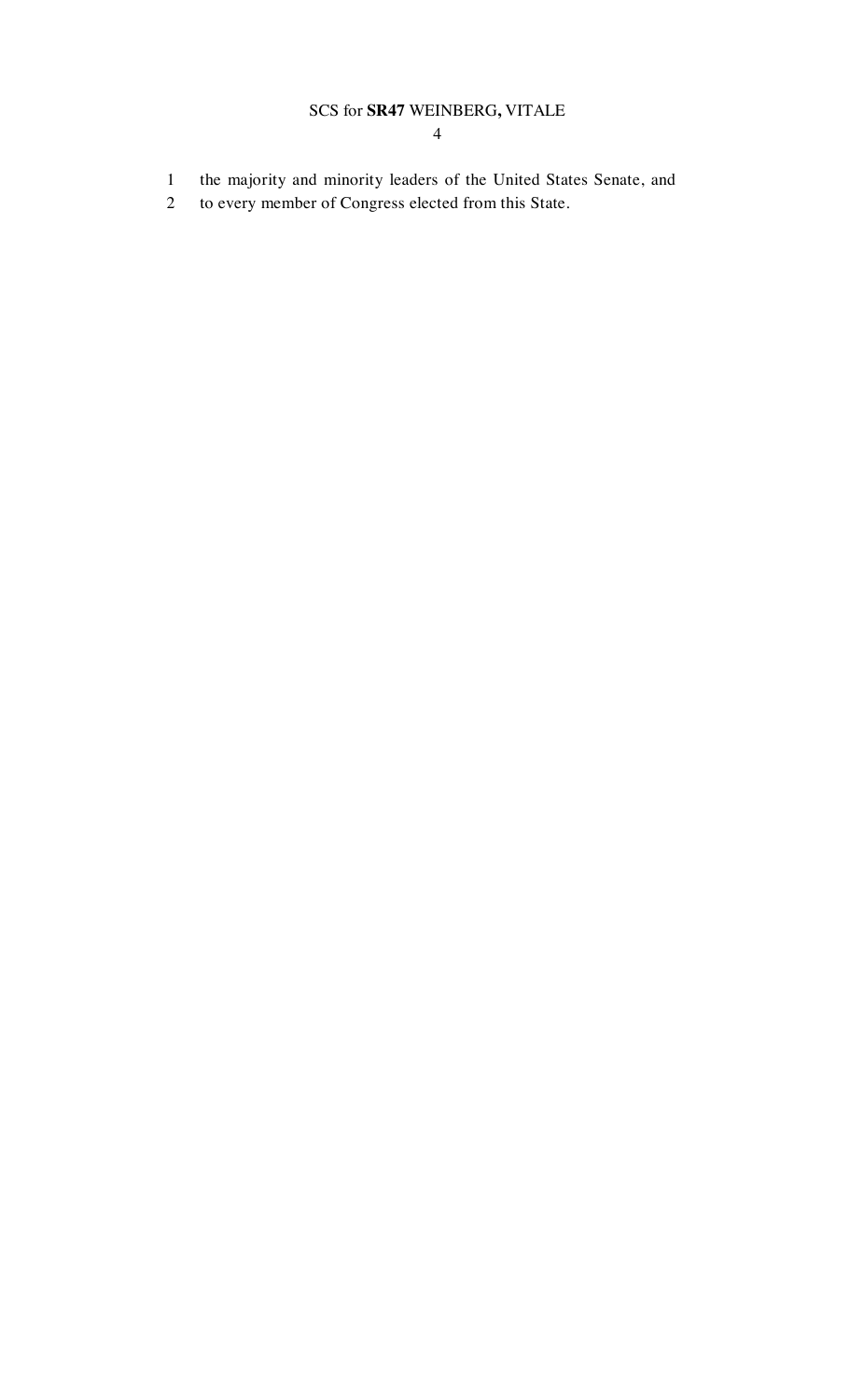# **Healthcare-Now Win-Win campaign**

**Government Endorsements for HR 676** 

(as of  $1/12/10$ )

## **CITY**

Albany, NY Aliquippa, PA Ambridge, PA Austin, TX Baltimore, MD Bellingham, WA Bloomington, IN Boston, MA Camden, NJ Chicago, IL Cortland, NY Detroit, MI Erie, PA Flint, MI Gainesville, FL Hamtramck, MI Harrisburg, PA Hoboken, NJ New Albany, IN Indianapolis, IN (City-County Council of Indianapolis and Marion Co., IN) Ithaca, NY Lancaster, PA Lorain, OH Louisville, KY Morehead, KY Oberlin, OH Philadelphia, PA Pittsburgh, PA Portland, OR San Francisco, CA Santa Cruz, CA Santa Monica, CA Saratoga Springs, NY Seattle, WA South Heights, PA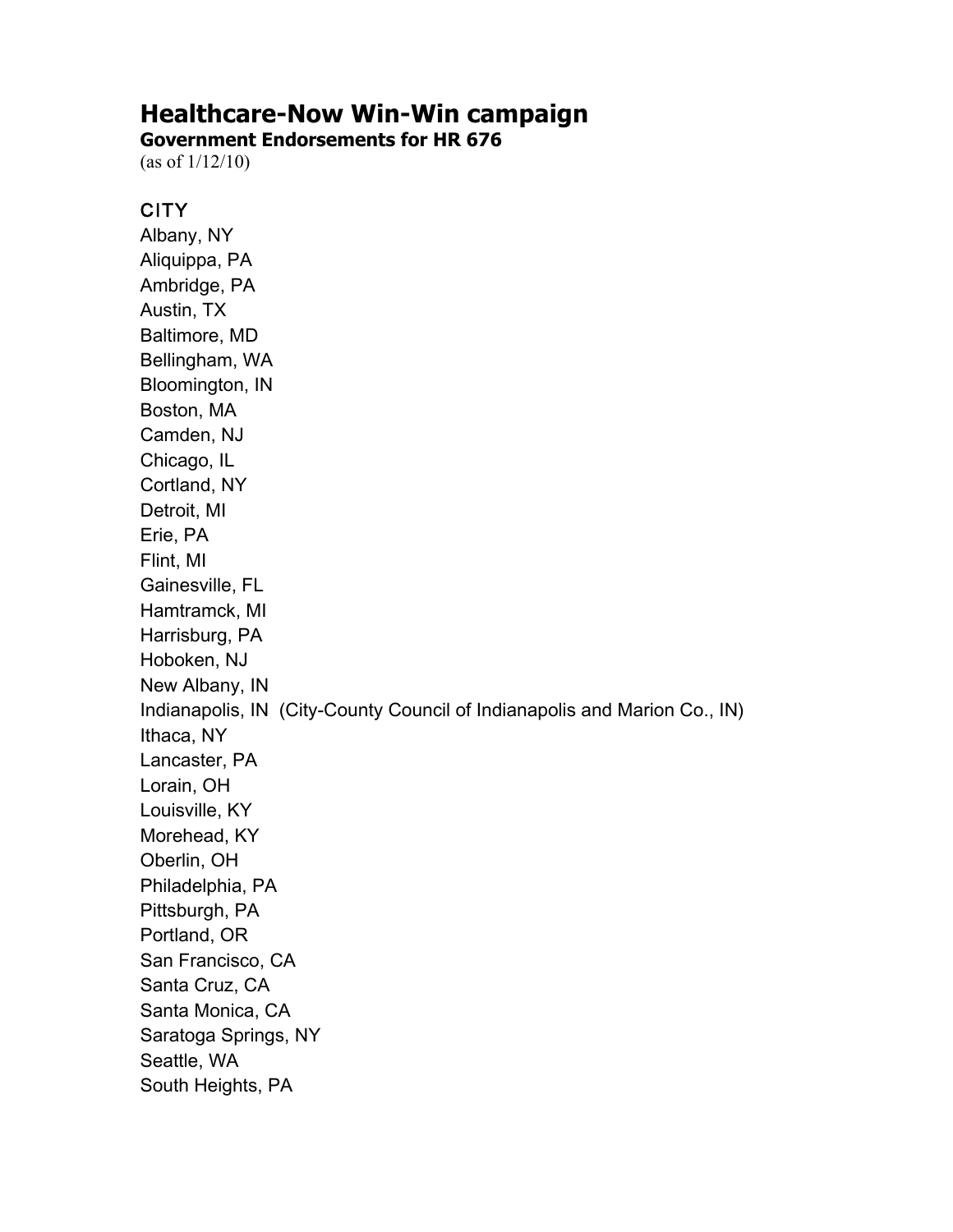Troy, NY Tuskegee, AL University City, MO West Hollywood, CA Wilkinsburg, PA Wilmington, DE

## **COUNTY**

Alachua County Commissioners, Gainesville, FL Albany County, NY Allegheny County, PA Bergen County Bd. of Freeholders, NJ Beaver County Commissioners, Western PA Boyle County, KY Cortland County Legislature, NY Hancock County, ME Democratic Committee Hudson County Bd. of Freeholders, NJ Livingston County, NY Lorain County, OH Marion County, IN Rensselaer County, NY Santa Cruz County, CA Schuyler County, NY St. Lucie County, FL **Tompkins County, NY Ulster County, NY** Warren County, TN Wayne County, MI

# **STATE**

Kentucky House of Representatives Maine House and Senate New Hampshire House of Representatives New York State Assembly

## **NATIONAL**

U.S. Conference of Mayors

Information as of  $10/30/09$